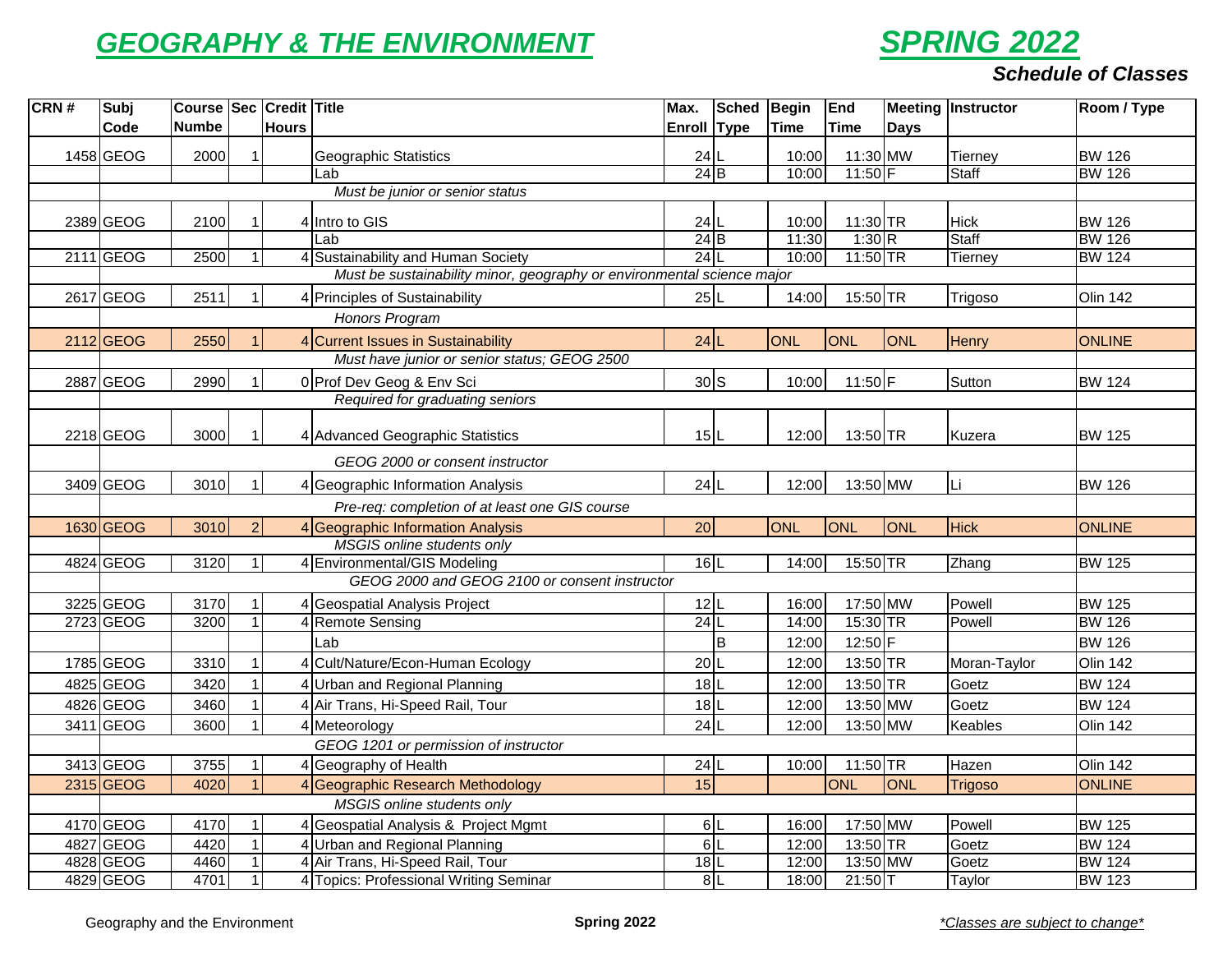|      | 2221 GEOG                     | 4900 | 11                    |            | 1 Graduate Colloquium                                    | 50L               |                | 16:00      | $18:00$ R  |            | Nyantakyi-Frimpong BAUD 101     |                 |
|------|-------------------------------|------|-----------------------|------------|----------------------------------------------------------|-------------------|----------------|------------|------------|------------|---------------------------------|-----------------|
|      | 1048 GEOG                     | 4993 | $\mathcal{P}$         |            | 4 Capstone or Project -MSGIS online students only        |                   | $15$ ONL       | ONL        | <b>ONL</b> | ONL        | <b>Hick</b>                     | <b>ONLINE</b>   |
|      | 2503 GEOG                     | 3991 |                       | <b>ARR</b> | Independent Study-Undergraduate                          |                   |                | <b>ARR</b> |            | <b>ARR</b> | <b>ARR</b>                      |                 |
|      | 1045 GEOG                     | 3999 |                       | <b>ARR</b> | Geographic Internship-Undergraduate                      |                   |                | <b>ARR</b> |            | <b>ARR</b> | <b>ARR</b>                      |                 |
|      | 1047 GEOG                     | 4991 |                       | <b>ARR</b> | <b>Independent Study</b>                                 |                   |                | <b>ARR</b> |            | <b>ARR</b> | <b>ARR</b>                      |                 |
|      | 1711 GEOG                     | 4993 |                       | <b>ARR</b> | Capstone or Project                                      |                   |                | <b>ARR</b> |            | <b>ARR</b> | <b>ARR</b>                      |                 |
|      | 1049 GEOG                     | 4995 |                       | <b>ARR</b> | <b>Independent Research</b>                              |                   |                | <b>ARR</b> |            | <b>ARR</b> | <b>ARR</b>                      |                 |
|      | 1050 GEOG                     | 4999 |                       | <b>ARR</b> | Geographic Internship-Graduate                           |                   |                | <b>ARR</b> |            | <b>ARR</b> | <b>ARR</b>                      |                 |
|      | 1051 GEOG                     | 5991 |                       | <b>ARR</b> | Independent Study - PhD                                  |                   |                | <b>ARR</b> |            | <b>ARR</b> | <b>ARR</b>                      |                 |
|      | 2366 GEOG                     | 5995 |                       | <b>ARR</b> | Independent Research                                     |                   |                | <b>ARR</b> |            | <b>ARR</b> | <b>ARR</b>                      |                 |
|      |                               |      |                       |            |                                                          |                   |                |            |            |            |                                 |                 |
|      | 4830 GEOL                     | 3100 | $\mathbf{1}$          |            | 4 Environmental Geology (GEOG 1202 or instructor pe      | 15 B              |                | 14:00      | $15:50$ R  |            | Kerwin                          | <b>BW 124</b>   |
|      |                               |      |                       |            | Lab                                                      | $15$ B            |                | 14:00      | 16:50T     |            |                                 | <b>BW 124</b>   |
|      | 3416 <b>GEOL</b>              | 3540 | 1                     |            | 4 Hydrology (GEOG 1202 or instructor permission)         | 15L               |                | 14:00      | 16:50 $W$  |            | Hamann                          | <b>BW 124</b>   |
|      |                               |      |                       |            | Lab                                                      | 15B               |                | 14:00      | 15:50 M    |            |                                 | <b>BW 124</b>   |
|      | 1318 GEOL                     | 3991 |                       | <b>ARR</b> | <b>Independent Study</b>                                 |                   |                | <b>ARR</b> |            | <b>ARR</b> | <b>ARR</b>                      |                 |
|      |                               |      |                       |            |                                                          |                   |                |            |            |            |                                 |                 |
|      | 1052 ENVI                     | 3991 |                       | <b>ARR</b> | <b>Independent Study</b>                                 |                   |                | <b>ARR</b> |            | <b>ARR</b> | <b>ARR</b>                      |                 |
|      | 1053 ENVI                     | 3995 |                       | <b>ARR</b> | Undergraduate Research                                   |                   |                | <b>ARR</b> |            | <b>ARR</b> | <b>ARR</b>                      |                 |
|      | 2724 ENVI                     | 3000 | 1                     |            | <b>4 Environmental Law</b>                               | 24 L              |                | 16:00      | 17:50 TR   |            | Ganz                            | <b>BAUD 102</b> |
|      |                               |      |                       |            |                                                          |                   |                |            |            |            |                                 |                 |
|      | 1737 GEOG                     | 1203 | 1                     |            | Env. Systems - Landforms                                 | 80L               |                | 9:00       |            | 9:50 MWF   | Sullivan                        | <b>Olin 105</b> |
| 1738 |                               |      | $\overline{2}$        |            | Lab                                                      | 20B               |                | 14:00      | 15:50 M    |            | Staff                           | <b>BW 16</b>    |
| 1739 |                               |      | ω                     |            | Lab                                                      | $20$ <sub>B</sub> |                | 8:00       | $9:50$ T   |            | <b>Staff</b>                    | <b>BW 16</b>    |
| 1740 |                               |      | $\boldsymbol{\Delta}$ |            | Lab                                                      | $20$ <sub>B</sub> |                | 14:00      | 15:50 W    |            | <b>Staff</b>                    | <b>BW 16</b>    |
| 1741 |                               |      | $\overline{5}$        |            | Lab                                                      | $20$ <sub>B</sub> |                | 8:00       | 9:50 R     |            | <b>Staff</b>                    | <b>BW 16</b>    |
|      | 1742 GEOG                     | 1203 | 6                     |            | 4 Env. Systems - Landforms                               | 80L               |                | 10:00      | 10:50 MWF  |            | Hamann                          | <b>BAUD 101</b> |
| 1743 |                               |      | $\overline{7}$        |            | Lab                                                      | $20$ <sub>B</sub> |                | 16:00      | 17:50 M    |            | <b>Staff</b>                    | <b>BW 16</b>    |
| 1744 |                               |      |                       |            |                                                          | 20 B              |                |            |            |            | Staff                           | <b>BW 16</b>    |
| 1745 |                               |      | 8                     |            | Lab                                                      |                   |                | 10:00      | 11:50 $T$  |            | <b>Staff</b>                    | <b>BW 16</b>    |
|      |                               |      | 9                     |            | Lab                                                      | 20B               |                | 16:00      | 17:50 W    |            |                                 |                 |
| 1746 |                               |      | 10                    |            | Lab                                                      | $20$ <sub>B</sub> |                | 10:00      | 11:50 $R$  |            | <b>Staff</b>                    | <b>BW 16</b>    |
|      | 1747 GEOG                     | 1218 | $\mathbf{1}$          |            | Our Dynamic Earth III                                    | 80L               |                | 14:00      | 15:30 MW   |            | Kuzera                          | <b>Olin 105</b> |
| 1748 |                               |      | $\overline{2}$        |            | Lab                                                      | 20B               |                | 16:00      | 17:50 M    |            | Staff                           | <b>Olin 142</b> |
| 1749 |                               |      | 3                     |            | Lab                                                      | $20$ B            |                | 8:00       | $9:50$ T   |            | <b>Staff</b>                    | <b>Olin 142</b> |
| 1750 |                               |      | $\overline{4}$        |            | Lab                                                      | $20$ <sub>B</sub> |                | 16:00      | 17:50 W    |            | <b>Staff</b>                    | <b>Olin 142</b> |
| 1751 |                               |      | $\overline{5}$        |            | Lab                                                      | 20 B              |                | 8:00       | 9:50R      |            | <b>Staff</b>                    | <b>Olin 142</b> |
|      | 2128 GEOG                     | 1218 | $\,6$                 |            | 4 Our Dynamic Earth III                                  | 80L               |                | 2:00       | 3:30 TR    |            | Hazen                           | <b>BAUD 101</b> |
| 2129 |                               |      | $\overline{7}$        |            | Lab                                                      | $20$ <sub>B</sub> |                | 16:00      | 17:50T     |            | <b>Staff</b>                    | <b>BW 16</b>    |
| 2130 |                               |      | 8                     |            | Lab                                                      | $20$ <sub>B</sub> |                | 8:00       | $9:50$ W   |            | <b>Staff</b>                    | <b>Olin 142</b> |
| 2131 |                               |      | 9                     |            | Lab                                                      | 20 B              |                | 8:00       | 9:50 R     |            | <b>Staff</b>                    | <b>BW 124</b>   |
| 3408 |                               |      | 10                    |            | Lab                                                      | $20$ <sub>B</sub> |                | 8:00       | $9:50$ F   |            | Staff                           | <b>BW 124</b>   |
|      | 4819 GEOG                     | 1218 | 11                    |            | Our Dynamic Earth III                                    |                   |                | 12:00      | 13:30 TR   |            | Hazen                           | <b>BAUD 101</b> |
| 4856 |                               |      | 12                    |            | Lab                                                      |                   | B              | 8:00       | 9:50W      |            | <b>Staff</b>                    | <b>BW 124</b>   |
| 4821 |                               |      | 13                    |            | Lab                                                      |                   | $\overline{B}$ | 14:00      | 15:50 W    |            | <b>Staff</b>                    | <b>Olin 142</b> |
| 4822 |                               |      | $\overline{14}$       |            | Lab                                                      |                   | $\sf B$        | 8:00       | $9:50$ F   |            | <b>Staff</b>                    | <b>Olin 142</b> |
| 4823 |                               |      | 15                    |            | Lab                                                      |                   | $\overline{B}$ | 10:00      | $11:50$ F  |            | <b>Staff</b>                    | <b>Olin 142</b> |
|      | 1752 GEOG                     | 1266 | $\mathbf{1}$          |            | 4 Global Environmental Change III: Terrestrial Environme | 40L               |                | 12:00      | 13:50 MW   |            | Sullivan                        | <b>BAUD 102</b> |
| 1753 |                               |      | $\overline{2}$        |            | Lab                                                      | 20B               |                | 12:00      | 13:50      |            | Staff                           | <b>BW 16</b>    |
| 1754 |                               |      | 3                     |            | Lab                                                      | $20$ <sub>B</sub> |                | 14:00      | $15:50$ T  |            | Staff                           | <b>BW 16</b>    |
|      | 1755 GEOG                     | 1410 | 1                     |            | 4 People, Places & Landscapes                            | 64L               |                | 10:00      | $11:50$ MW |            | Trigoso                         | Sturm 253       |
|      | Geography and the Environment |      |                       |            | Spring 2022                                              |                   |                |            |            |            | *Classes are subject to change* |                 |